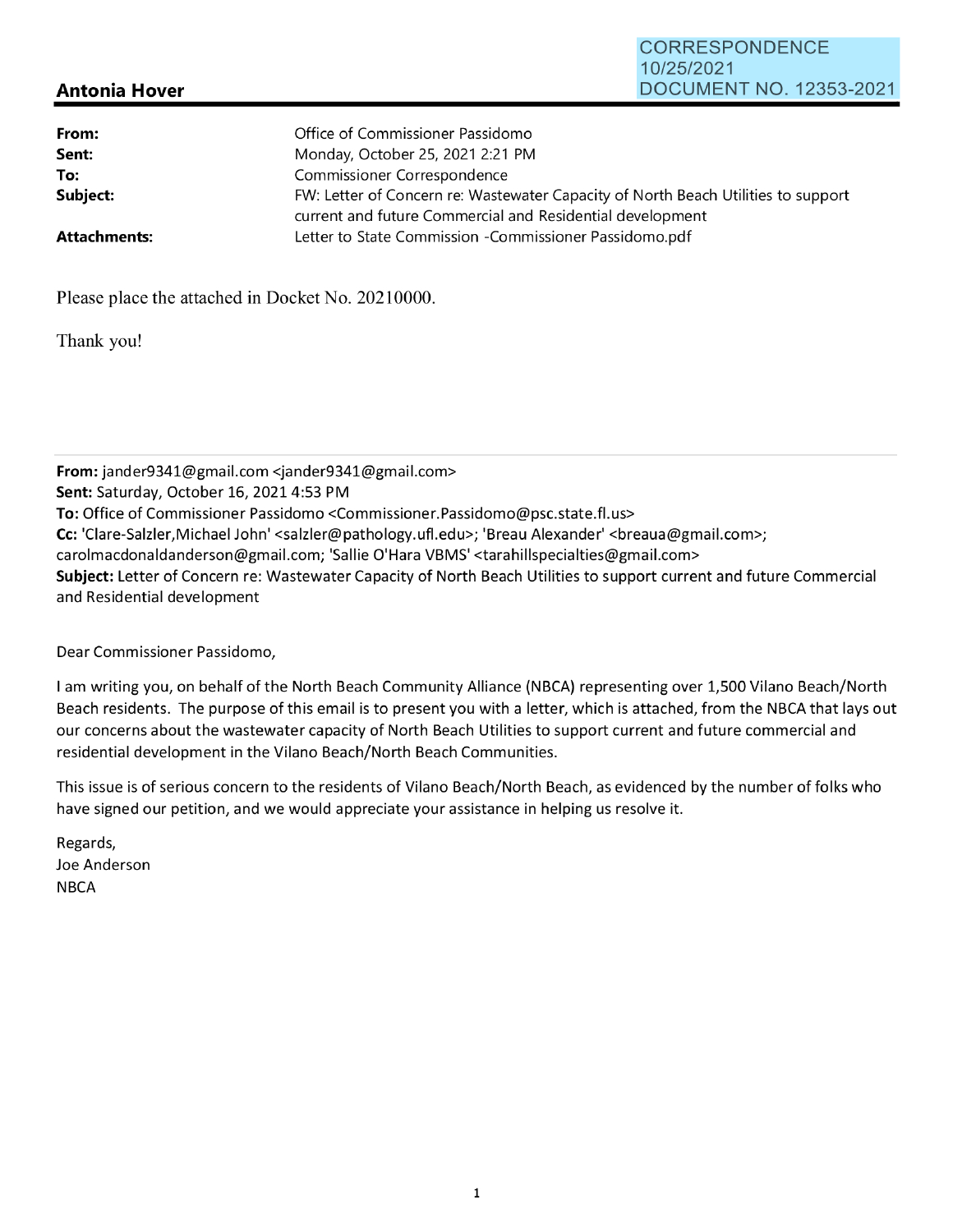# North Beach Community Alliance (NBCA)

Michael J. Clare-Salzler, M.D. President North Beach Community Alliance [NBCAVilano@gmail.com](mailto:NBCAVilano@gmail.com) Neighbors4northbeach.com

October 16, 2021

Commissioner Gabriella Passidomo Florida Public Service Commission 2540 Shumard Oak Blvd. Tallahassee, FL 32399-0850 1-800-342-3552

Dear Commissioner Passidomo,

Our purpose in this letter is to provide the Florida Public Service Commission with information that has led to very serious concerns on the part of our community with the utilities in Vilano and North Beaches, St. Augustine 32084. This letter is from the North Beach Community Alliance (NBCA) but supported by over 1,500 members of the community as well as key stakeholders.

The North Beach Community Alliance (NBCA), is a citizens group founded in 2021 to address major concerns over potential impacts to Vilano Beach caused by out-of-control development. We believe that this overdevelopment has a highly detrimental impact on the infrastructure, the environment and the quality of life associated with this historic district. <https://neighbors4northbeach.com/>

In particularly, we are writing to you to express our concern about the sufficiency of North Beach Utility, a private utility serving Vilano and North Beach. We believe that the wastewater capacity to serve the new development occurring in Vilano Beach/North Beach Florida today as well as the 2,500 +/- Vilano Beach/North Beach residents is at risk. Here are our concerns:

North Beach Utilities (NBU), a private utility, provides wastewater service to about 33% of Vilano/North Beach Residences.

- On Page S-13 of the 2019 Annual Report, NBU reports they have **152 sewer connections** with a **maximum capacity of 304 connections**.
- On Page S-9(a) of the 2019 Annual Report NBU reports **873 sewer customers**. That's **569 customers more their stated maximum connection capacity of 304**.
- Their Annual Reports reflect NO increases in wastewater processing capacity from 2009 to 2019.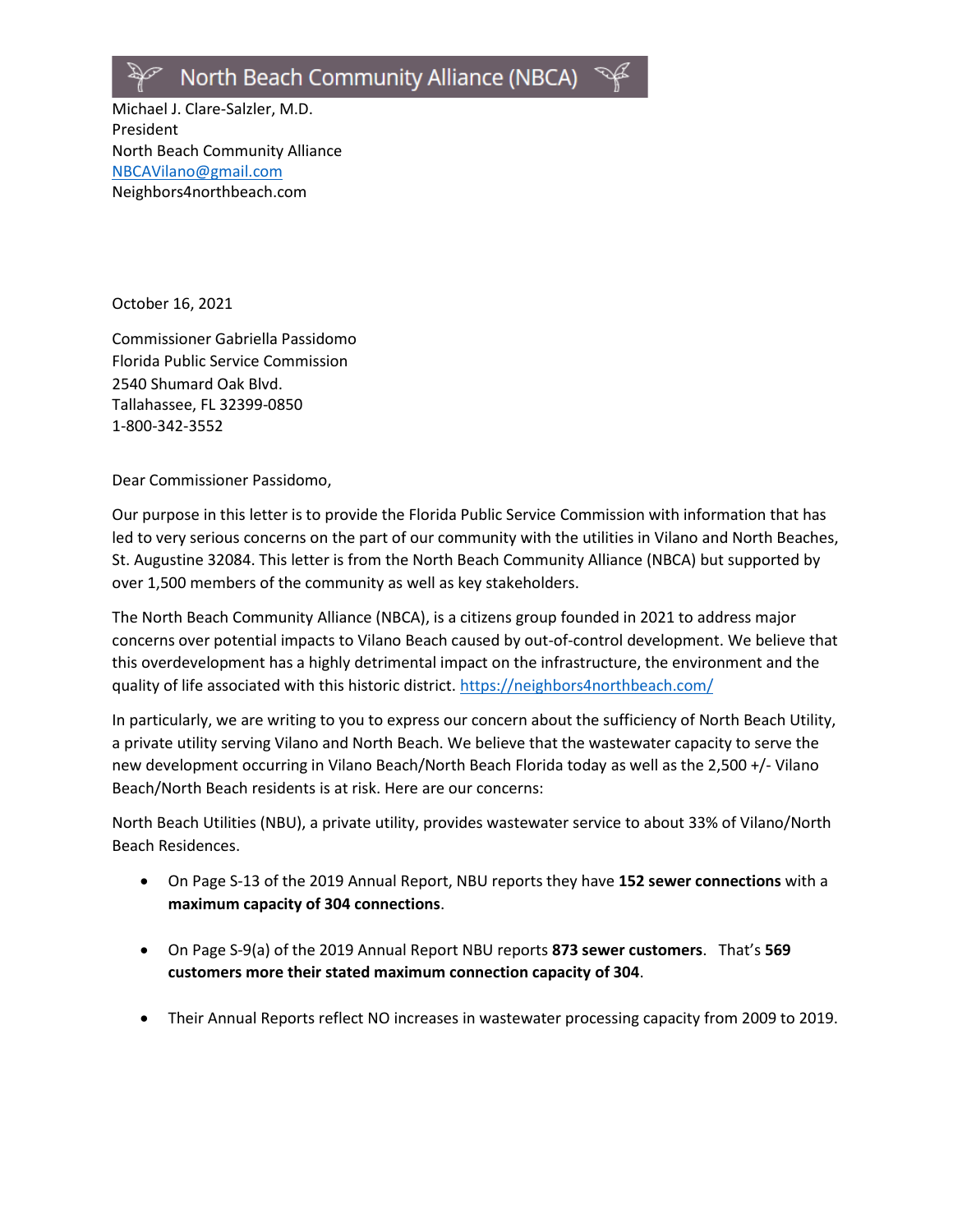• In the Executive Summary of their 2019 Year End Report, NBU wrote:

*"Increased residential construction throughout our service area combined with hotel and proposed multi-family in Town Center will impact our ability to dispose of both treated effluent and RO reject within 5-10 years"*

This warning was made two years ago, and it grossly underestimated what new development has occurred, what is coming down the road and the impact it will have on wastewater capacity. NBU doesn't have any time left…their day of reckoning is here…right now.Here are the facts on the development going on in Vilano Beach/North Beach:

#### **Hotels using the services of North Beach Utilities**

- There are two new hotels, one built and one being built, adding 170 new hotel rooms that have yet to prove they do not stress the wastewater system.
- An additional 12 hotel rooms have been approved at the OceanView lodge, at the end of Vilano Road.
- A third new hotel is in proposal stage, planned for 194 rooms, a restaurant, spa, and retail shops. This brings the total number of hotel rooms in the 4 tenths of a mile stretch of Vilano Road to over 500.

#### **Other sponsored development using the services of North Beach Utilities**

- There is a residential/mixed use development approved on Vilano Road that will add 49 townhomes plus retail space,
- There are 75 or so new RV parking spaces in the existing North Beach Campground on the "Scenic" Coastal Highway approximately 2 miles from the Vilano Town Center.
- There is a proposed new development also on Coastal Highway called Tolomato River Farms, projected to have 56 residential homes as well as small retail space.
- A newly proposed RV park in North Beach on the "Scenic" Coastal Highway with over 150 spaces, approximately 2.5 miles north of Vilano Town Center.
- **Just this new development alone is adding 725 or so new connections, almost doubling the current number of connections.**

#### **Additional development and concerns**

- The above numbers don't take into consideration all the new Short-Term Rentals and new homes being built within Vilano Beach/North Beach that will be pumping wastewater into the NBU wastewater system that no one knows if it has the capacity or infrastructure to support.
- The most critical issue other than the new development are the 1600 Vilano/North Beach residences who are on septic systems, whose homes are in a designated flood plain, who have experienced flooding, who don't have access to sewer service.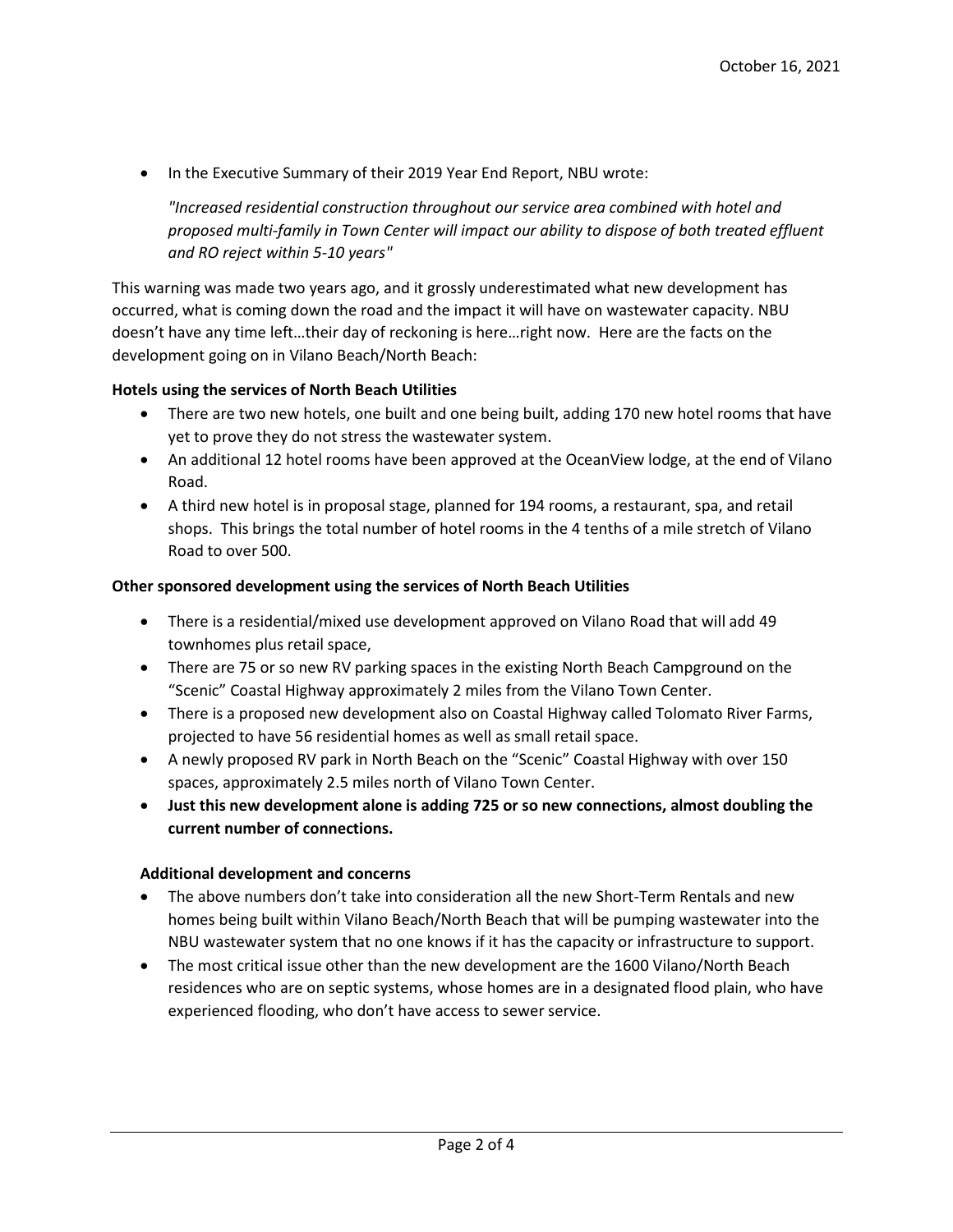• We are concerned about the impact this septic leakage has on our drinking water quality seeing as how NBU gets our drinking water from wells.

There is much that we do not know but should be part of the consideration for any development.

*Section D.1.4.3 of the 2025 St Johns County Comprehensive Plan states: "Pursuant to applicable law, and as required by St. Johns County Land Development Code (LDC), residents using septic tank systems shall be required to tie into centralized sewer systems once that system becomes available in the area".*

How many Vilano Beach/North Beach residents have requested to be tied into the NBU wastewater system and been denied service **because of NBU's insufficient capacity, infrastructure, and financial wherewithal to provide the service**? We don't know because those records are conveniently not maintained.

The fact that NBU could be allocating it's limited, if any, available wastewater capacity to support this new development at the expense of the residents just to support the self-interest of a few is wrong.

#### **Requests for help from St. Johns County**

This uncontrolled development is putting at risk the very fundamental services the residents have a right to expect from their County and State government and no one is willing to intervene. We have addressed this issue with the St Johns County Growth Management Department but have been told, repeatedly "it's not their problem," that traffic and utilities are outside the scope of their adjudication. *This refusal appears to be in direct conflict with the 2025 St Johns County Comprehensive Plan, Section D.1.1.13 which states: "St. Johns County shall monitor total capacity and facility demand for each utility system in the county to assure that the adopted level of service (LOS) standards are maintained and the Concurrency Management System is up to date".*

We were told by County staff that when there is proposed development in St. Johns County, the developer solicits a letter from the local utility provider saying that they are able to handle the additional water and wastewater treatment. The County also said that they do not audit or question that letter. This appears to be in *direct conflict with Section D.1.2.1 of the 2025 St Johns County Comprehensive Plan which states: "The County shall continue to ensure that sanitary sewer facilities which serves new development meets or exceed the minimum level of service (LOS) as adopted in the Comprehensive Plan".*

This development must stop until a comprehensive study is completed regarding the near term and long-term capability of NBU to support current and future wastewater demand for all Vilano Beach/North Beach resident as well as commercial development.

About 1500 Vilano Beach/North Beach residents have signed our petition to pause any further development until the appropriate infrastructure studies can be conducted. [https://www.change.org/p/saint-johns](https://www.change.org/p/saint-johns-county-and-vilano-town-center-suspend-permits-for-commercial-mixed-use-developments-in-vilano-beach-town-center-a1e03be9-a68a-488c-ad86-6ff597a18754?utm_content=cl_sharecopy_30114528_en-US%3A7&recruiter=641693453&utm_source=share_petition&utm_medium=copylink&utm_campaign=share_petition)[county-and-vilano-town-center-suspend-permits-for-commercial-mixed-use-developments-in-vilano-beach](https://www.change.org/p/saint-johns-county-and-vilano-town-center-suspend-permits-for-commercial-mixed-use-developments-in-vilano-beach-town-center-a1e03be9-a68a-488c-ad86-6ff597a18754?utm_content=cl_sharecopy_30114528_en-US%3A7&recruiter=641693453&utm_source=share_petition&utm_medium=copylink&utm_campaign=share_petition)[town-center-a1e03be9-a68a-488c-ad86-6ff597a18754?utm\\_content=cl\\_sharecopy\\_30114528\\_en-](https://www.change.org/p/saint-johns-county-and-vilano-town-center-suspend-permits-for-commercial-mixed-use-developments-in-vilano-beach-town-center-a1e03be9-a68a-488c-ad86-6ff597a18754?utm_content=cl_sharecopy_30114528_en-US%3A7&recruiter=641693453&utm_source=share_petition&utm_medium=copylink&utm_campaign=share_petition)